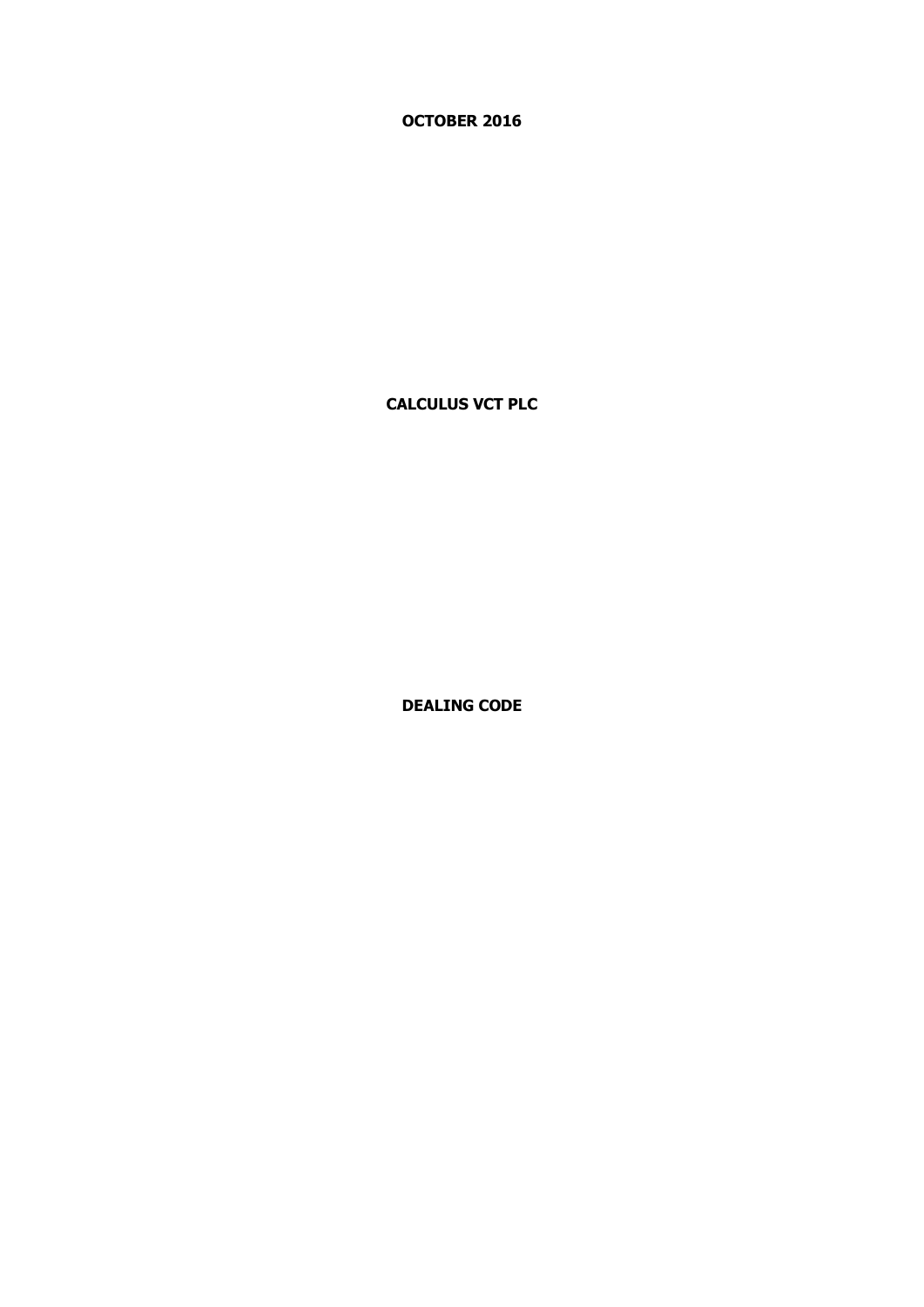### **CALCULUS VCT PLC**

#### **(the "Company")**

#### **Dealing Code**

#### **Introduction**

The purpose of this code is to ensure that the directors and the company secretary of Calculus VCT plc (the "**Company**"), do not abuse, and do not place themselves under suspicion of abusing, Inside Information and comply with their obligations under the Market Abuse Regulation.

**Part A** of this code contains the Dealing clearance procedures which must be observed by the Company's Person Discharging Managerial Responsibility ("PDMRs"), which are deemed to the directors and company secretary of the Company. This means that there will be certain times when such persons cannot Deal in Company Securities.

Part B sets out certain additional obligations regarding notification of transactions to the company and the FCA and obligations for Persons Closely Associated ("PCAs") with a PDMR.

Failure by any person who is subject to this code to observe and comply with its requirements may result in disciplinary action. Depending on the circumstances, such non-compliance may also constitute a civil and/or criminal offence.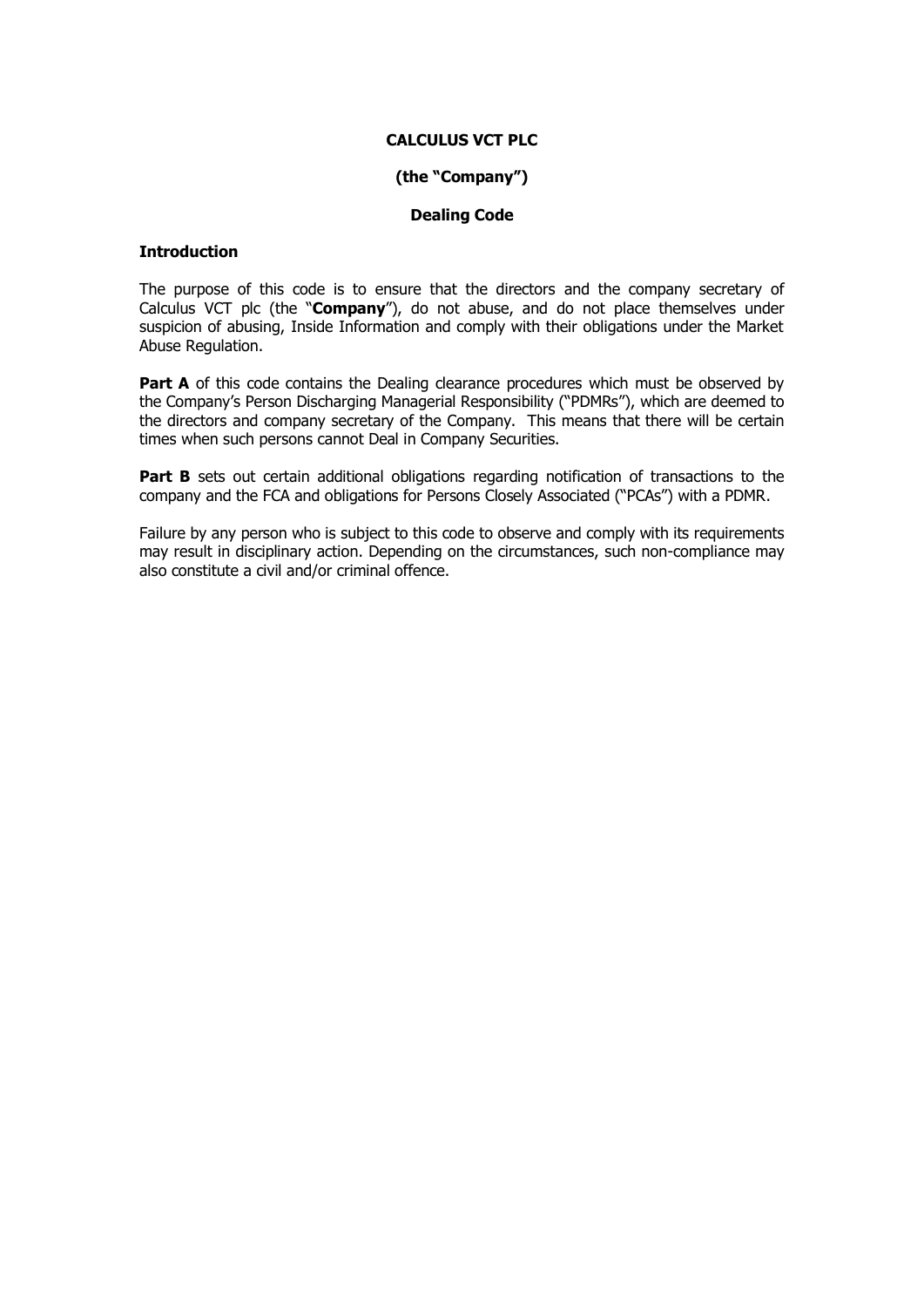# **PART A – CLEARANCE PROCEDURES**

### **1 Clearance to Deal<sup>1</sup>**

- 1.1 You must not Deal for yourself or for anyone else, directly or indirectly, in Company Securities without obtaining clearance from the Company in advance.
- 1.2 Applications for clearance to Deal must be made in writing and submitted to the [C](#page-7-0)ompany Secretary using the form below (C[learance request form](#page-7-1)).
- 1.3 You must not submit an application for clearance to Deal if you are in possession of Inside Information. If you become aware that you are or may be in possession of Inside Information after you submit an application, you must inform the Company Secretary as soon as possible and you must refrain from Dealing (even if you have been given clearance).
- 1.4 You will receive a written response to your application, normally within five business days. The Company will not normally give you reasons if you are refused permission to Deal. You must keep any refusal confidential and not discuss it with any other person.
- 1.5 If you are given clearance, you must Deal as soon as possible and in any event within two business days of receiving clearance.
- 1.6 Clearance to Deal may be given subject to conditions. Where this is the case, you must observe those conditions when Dealing.
- 1.7 You must not enter into, amend or cancel a Trading Plan or an Investment Programme under which Company Securities may be purchased or sold unless clearance has been given to do so.
- 1.8 Different clearance procedures will apply where Dealing is being carried out by the Company in relation to an employee share plan (e.g. if the Company is making an option grant or share award to you, or shares are receivable on vesting under a long-term incentive plan). You will be notified separately of any arrangements for clearance if this applies to you.
- 1.9 If you act as the trustee of a trust, you should speak to the Company Secretary about your obligations in respect of any Dealing in Company Securities carried out by the trustee(s) of that trust.
- 1.10 You should seek further guidance from the Company Secretary before transacting in:
	- (a) units or shares in a collective investment undertaking (e.g. a UCITS or an Alternative Investment Fund) which holds, or might hold, Company Securities; or
	- (b) financial instruments which provide exposure to a portfolio of assets which has, or may have, an exposure to Company Securities.

This is the case even if you do not intend to transact in Company Securities by making the relevant investment.

<sup>&</sup>lt;sup>1</sup> These provisions are very similar to the provisions under the Model Code.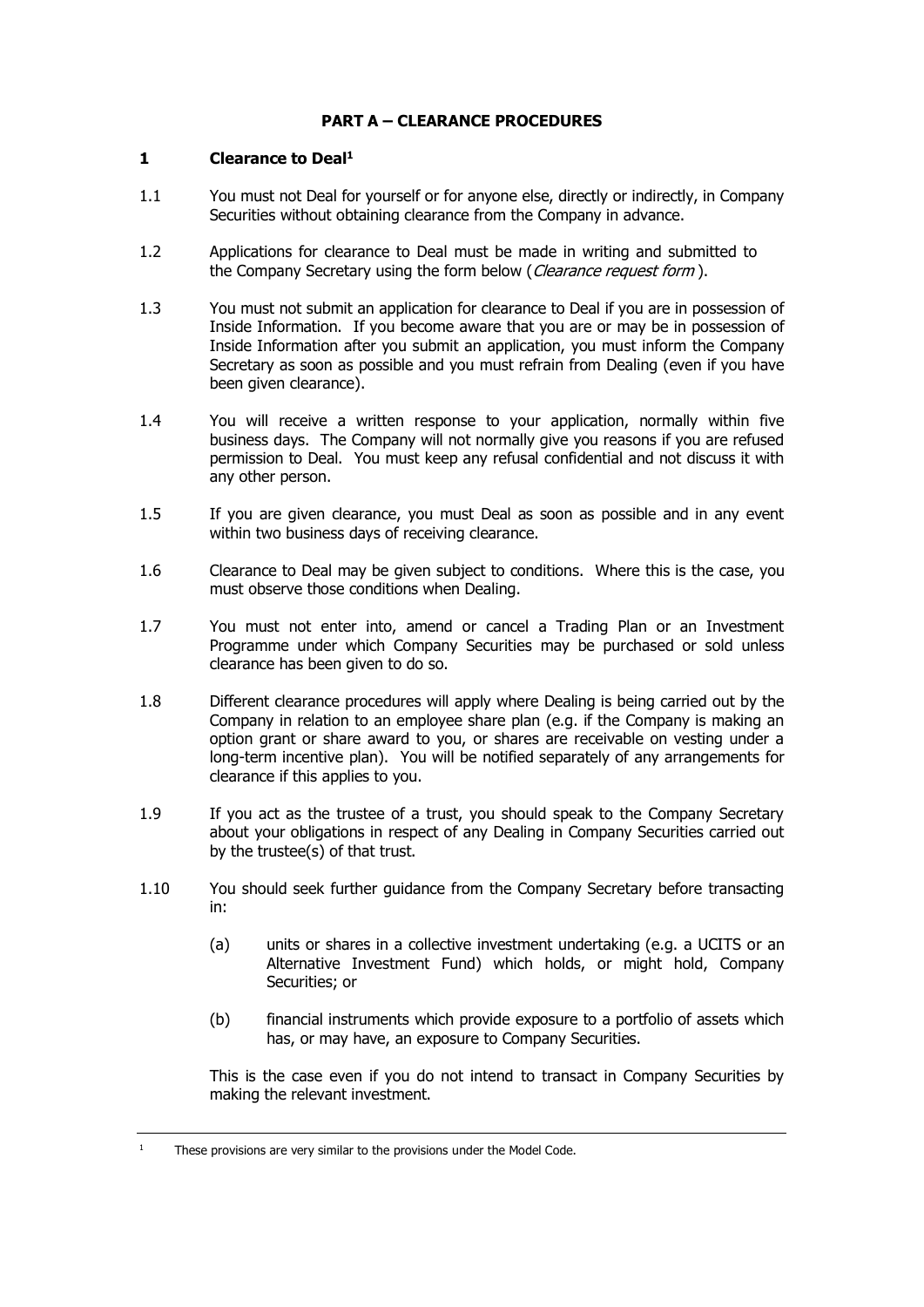# **2. PCAS**

PCAs should seek clearance to Deal through their PDMR prior to dealing. The same form in Schedule 2 should be used. You should ask your PCAs not to Deal (whether directly or through an investment manager) in Company Securities during Close Periods and not to deal on considerations of a short-term nature. A sale of Company Securities which were acquired less than a year previously will be considered to be a Dealing of a short-term nature.

# **3 FURTHER GUIDANCE**

If you are uncertain as to whether or not a particular transaction requires clearance, you must obtain guidance from the Company Secretary before carrying out that transaction.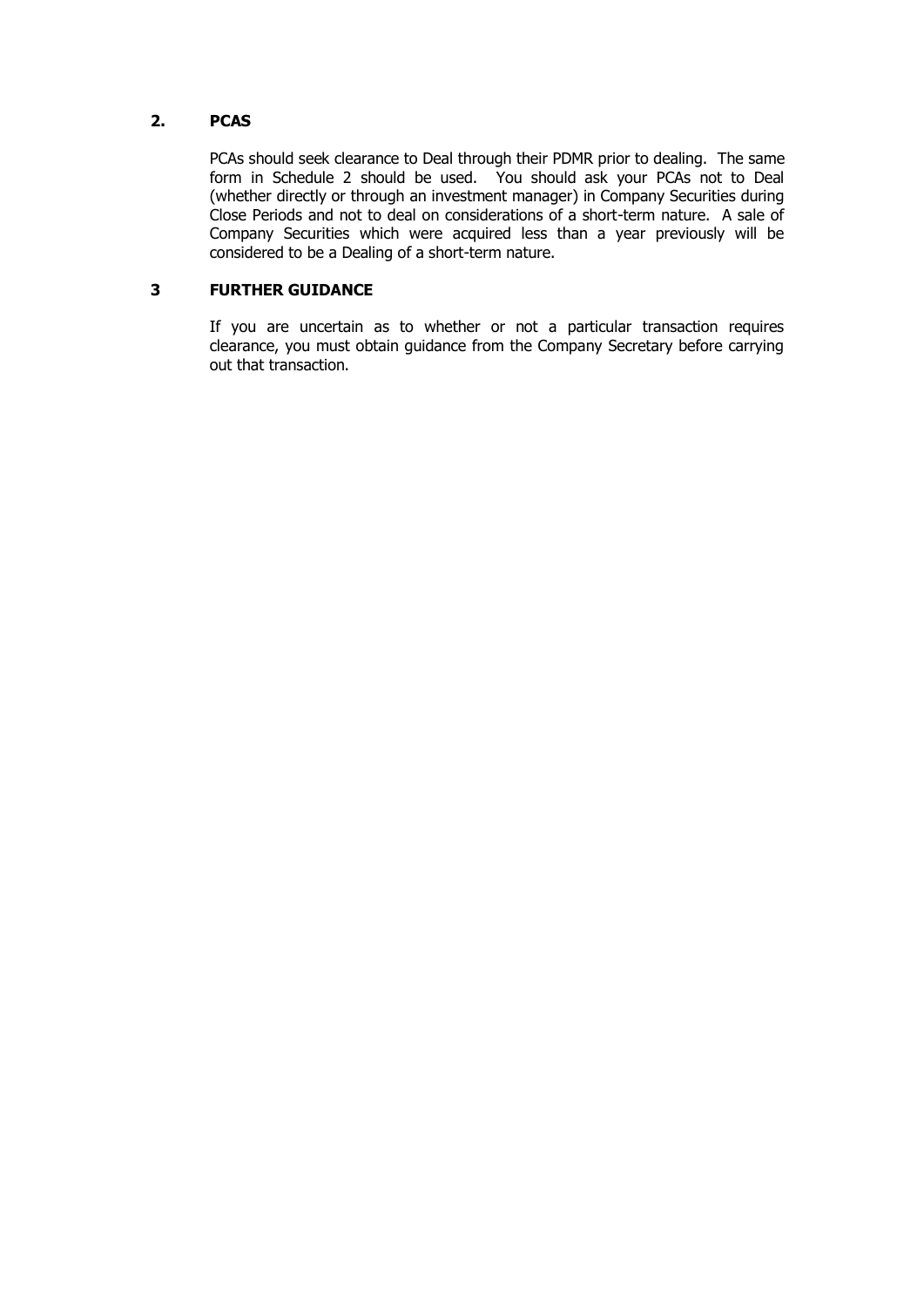## **PART B – NOTIFICATION REQUIREMENTS AND OBLIGATIONS**

### **1 CIRCUMSTANCES FOR REFUSAL**

You will not ordinarily be given clearance to Deal in Company Securities during any period when there exists any matter which constitutes Inside Information or during a Closed Period or on considerations of a short-term nature<sup>2</sup>.

## <span id="page-4-0"></span>**2 NOTIFICATION OF TRANSACTIONS<sup>3</sup>**

- 2.1 You must notify the Company and the FCA in writing of every Notifiable Transaction in Company Securities conducted for your account as follows:
	- (a) Notifications to the Company must be made using the form attached in [Schedule 2](#page-9-0) (*Notification form*) and sent to the Company Secretary as soon as practicable and in any event within one business day<sup>4</sup> of the Dealing taking place. You should ensure that your investment managers (whether discretionary or not) notify you of any Notifiable Transactions conducted on your behalf promptly so as to allow you to notify the Company within this time frame.
	- (b) Notifications to the FCA must be made within three business days of the Dealing taking place. A copy of the notification form is available on the FCA's website at:

<https://www.fca.org.uk/your-fca/documents/forms/pdmr-notification-form>

The Company Secretary can assist you with this notification, provided that you ask her to do so within one business day of the Dealing taking place.

2.2 If you are uncertain as to whether or not a particular transaction is a Notifiable Transaction, you must obtain guidance from the Company Secretary.

# **3 PCAS AND INVESTMENT MANAGERS**

- 3.1 You must provide the Company with a list of your PCAs and notify the Company of any changes that need to be made to that list.
- 3.2 Your PCAs are also required to notify the Company and the FCA in writing, within the time frames given in paragraph [2.1,](#page-4-0) of every Notifiable Transaction conducted for their account. You should inform your PCAs in writing of this requirement and keep a copy; the Company Secretary will provide you with a letter that you can use to do this. If your PCAs would like, the Company Secretary can assist them with the

<sup>&</sup>lt;sup>2</sup> This wording is no longer required from 3 July 2016 and goes beyond the restrictions in MAR. However, under the dealing procedures manual, dealings on considerations of a short term nature are prohibited (see paragraph 4.1(d)) and this wording is therefore here for completeness. If a company wishes to permit these types of dealings, the manual will need to be amended accordingly. However it is recommended that these types of dealings are prohibited.

<sup>&</sup>lt;sup>3</sup> The FCA has determined that the notification requirements are triggered once the total amount of transactions has reached EUR 5000 within a calendar year. The Company's view is that all transactions conducted on own account should be notified by the PDMR regardless of the threshold otherwise it may become difficult for the PDMR and the company to determine when the threshold has been reached.

<sup>&</sup>lt;sup>4</sup> This enables the company to make the notification public within the required timescale ie 3 business days of the date of the transaction. The PDMR may want the company to notify the FCA directly on its behalf – see para 2.1(b).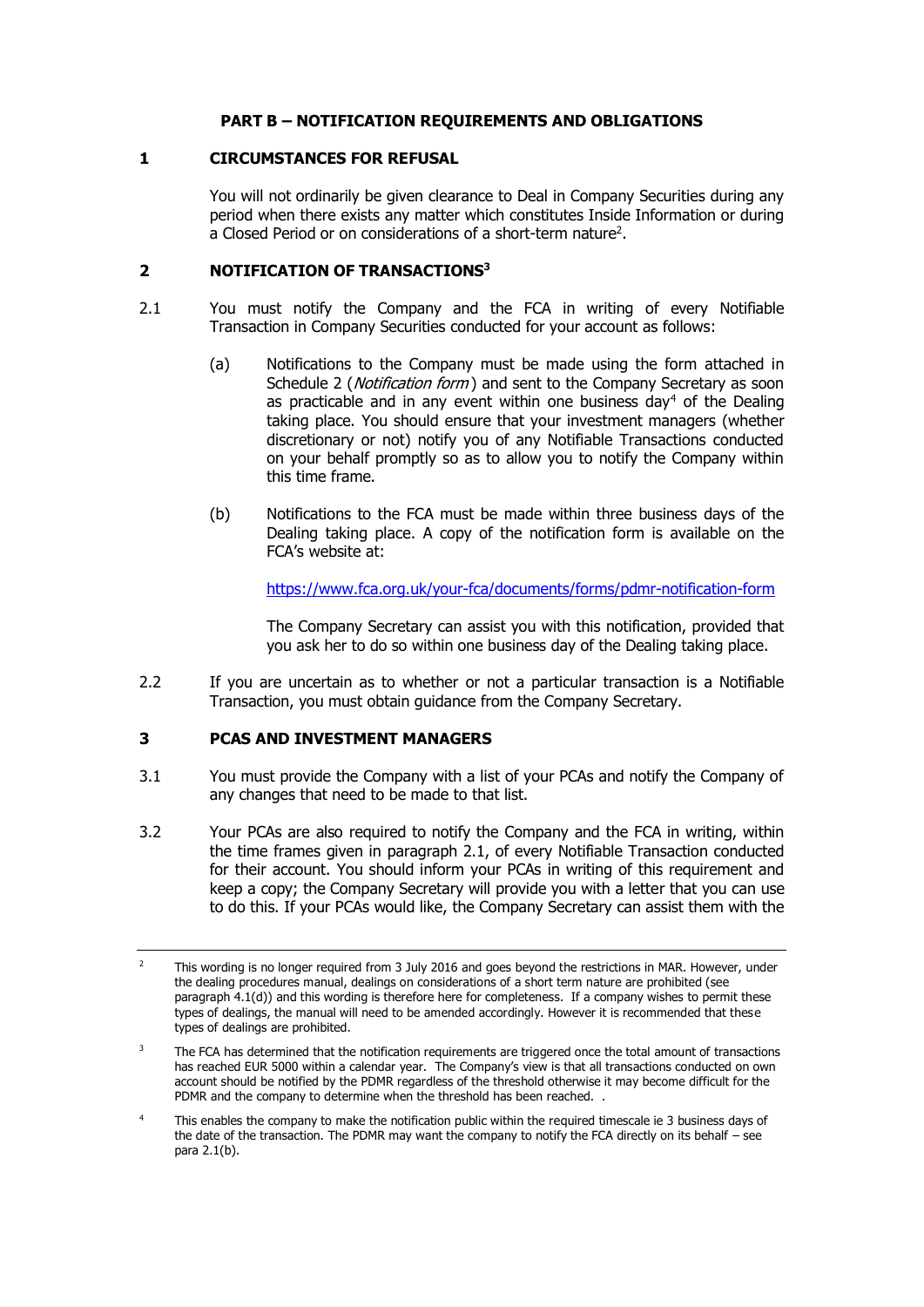notification to the FCA, provided that your PCA asks the Company Secretary to do so within one business day of the Dealing taking place. A copy of the form for notifying the FCA is available on the FCA's website. (See 2.1(b))

3.3 You should ask your investment managers (whether or not discretionary) not to Deal in Company Securities on your behalf during Closed Periods.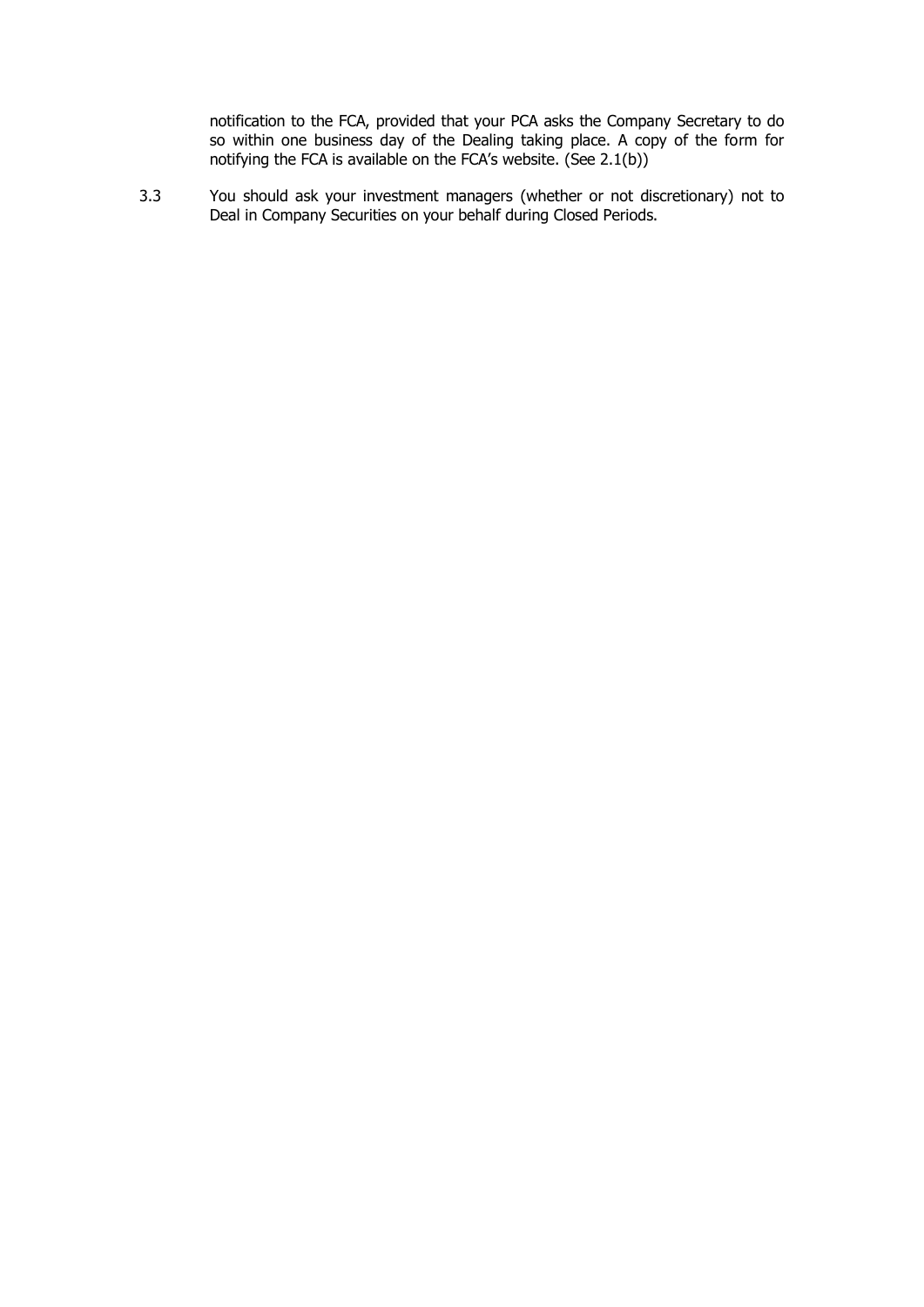### **Schedule 1 Defined Terms**

"**Closed Period**" means any of the following<sup>5</sup>:

- (a) the period from the end of the relevant financial year up to the release of the preliminary announcement of the Company's annual results (or, where no such announcement is released, up to the publication of the Company's annual financial report) or, if longer, the period of 30 calendar days before such release (or publication);<sup>6</sup>
- (b) the period from the end of the relevant financial period up to the release of the Company's halfyearly financial report or, if longer, the period of 30 calendar days before such release.

"**Company Securities**" means any publicly traded or quoted shares or debt instruments of the Company (or of any of the Company's subsidiaries or subsidiary undertakings) or derivatives or other financial instruments linked to any of them, including phantom options.

"**Dealing**" (together with corresponding terms such as "Deal" and "Deals") means any type of transaction in Company Securities, including purchases, sales, the exercise of options, the receipt of shares under share plans, using Company Securities as security for a loan or other obligation and entering into, amending or terminating any agreement in relation to Company Securities (e.g. a Trading Plan).

"**FCA**" means the UK Financial Conduct Authority.

'**Inside Information**' means information which relates to the Company or any Company Securities, which is not publicly available, which is likely to have a non-trivial effect on the price of Company Securities and which an investor would be likely to use as part of the basis of his or her investment decision.

'**Investment Programme**" means a share acquisition scheme relating only to the Company's shares under which:

- (a) shares are purchased by a Restricted Person pursuant to a regular standing order or direct debit or by regular deduction from the person's salary or director's fees; or
- (b) shares are acquired by a Restricted Person by way of a standing election to re-invest dividends or other distributions received; or
- (c) shares are acquired as part payment of a Restricted Person's remuneration or director's fees.

"**Market Abuse Regulation**" means the EU Market Abuse Regulation (596/2014).

"**Notifiable Transaction**" means any transaction relating to Company Securities conducted for the account of a PDMR or PCA, whether the transaction was conducted by the PDMR or PCA or on his or her behalf by a third party and regardless of whether or not the PDMR or PCA had control over the transaction. This captures every transaction which changes a PDMR's or PCA's holding of Company Securities, even if the transaction does not require clearance under this code. It also includes gifts of Company Securities, the grant of options or share awards, the exercise of options or vesting of share awards and transactions carried

<sup>&</sup>lt;sup>5</sup> Alternative formulations for the definition of Closed Period could be adopted, but the period must be at least 30 calendar days to satisfy the requirements of the Market Abuse Regulation. The definition used here could potentially be longer than the MAR definition of closed period which is 30 calendar days before the announcement of an interim financial report or a year-end report. Subsequent amendments will need to be made to the dealing procedures manual – see for example Clause 4.1(c).

<sup>&</sup>lt;sup>6</sup> The FCA has stated that, pending clarification from the European Commission and European Securities and Markets Authority (ESMA), it will continue to take the view that where an issuer announces preliminary results, the closed period, when dealing is prohibited, is immediately before the preliminary results are announced. This applies only where the preliminary announcement contains all inside information expected to be included in the year-end report.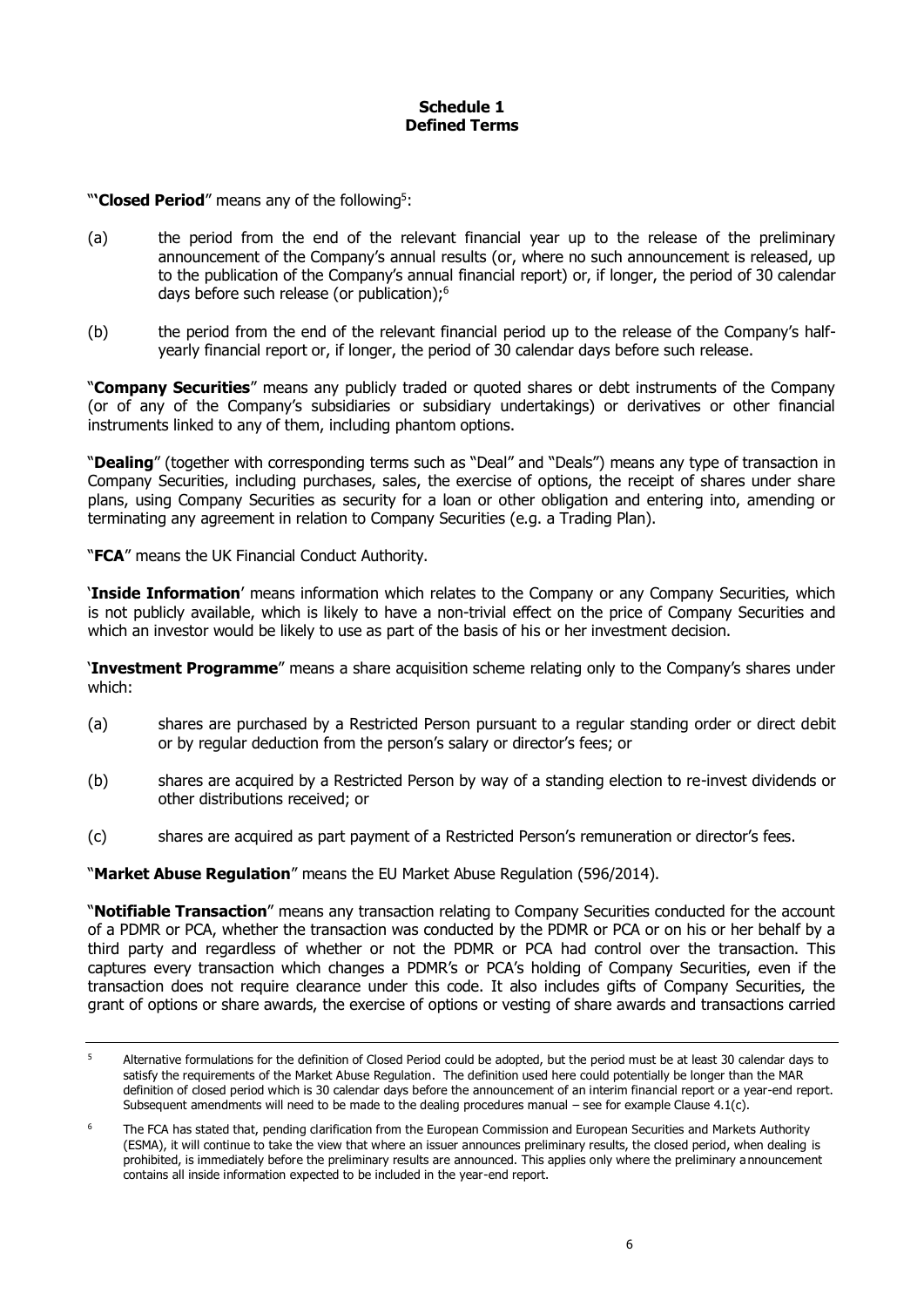out by investment managers or other third parties on behalf of a PDMR, including where discretion is exercised by such investment managers or third parties and including under Trading Plans or Investment Programmes.

"**PCA**" means a person closely associated with a PDMR, being:

- (a) the spouse or civil partner of a PDMR; or
- (b) a PDMR's child or stepchild under the age of 18 years who is unmarried and does not have a civil partner; or
- (c) a relative who has shared the same household as the PDMR for at least one year on the date of the relevant Dealing; or
- (d) a legal person, trust or partnership, the managerial responsibilities of which are discharged by a PDMR (or by a PCA referred to in paragraphs (a), (b), or (c) of this definition), which is directly or indirectly controlled by such a person, which is set up for the benefit of such a person or which has economic interests which are substantially equivalent to those of such a person.

"**PDMR**" 7 means a person discharging managerial responsibilities in respect of the Company, being either:

- (a) a director of the Company and the company secretary of the Company; or
- (b) any other person who has been told that he or she is a PDMR.

# "**Restricted Person**" means:

- (a) a PDMR; or
- (b) any other person who has been told by the Company that the clearance procedures in Part A of this code apply to him or her.

<span id="page-7-1"></span><span id="page-7-0"></span>**W** 

# **Clearance request form**

Calculus VCT plc (the "**Company**")

# **Application for clearance to deal**

If you wish to apply for clearance to deal under the Company's dealing code, please complete sections 1 and 2 and submit this form to the Company Secretary. By submitting this form, you will be deemed to have confirmed and agreed that:

- (a) the information included in this form is accurate and complete;
- (b) you are not in possession of inside information relating to the Company or any Company Securities;
- (c) if you are given clearance to deal and you still wish to deal, you will do so as soon as possible and in any event within two business days; and
- (d) if you become aware that you are in possession of inside information before you deal, you will inform the Company Secretary and refrain from dealing.

 $7$  Article 3(1)(25) MAR.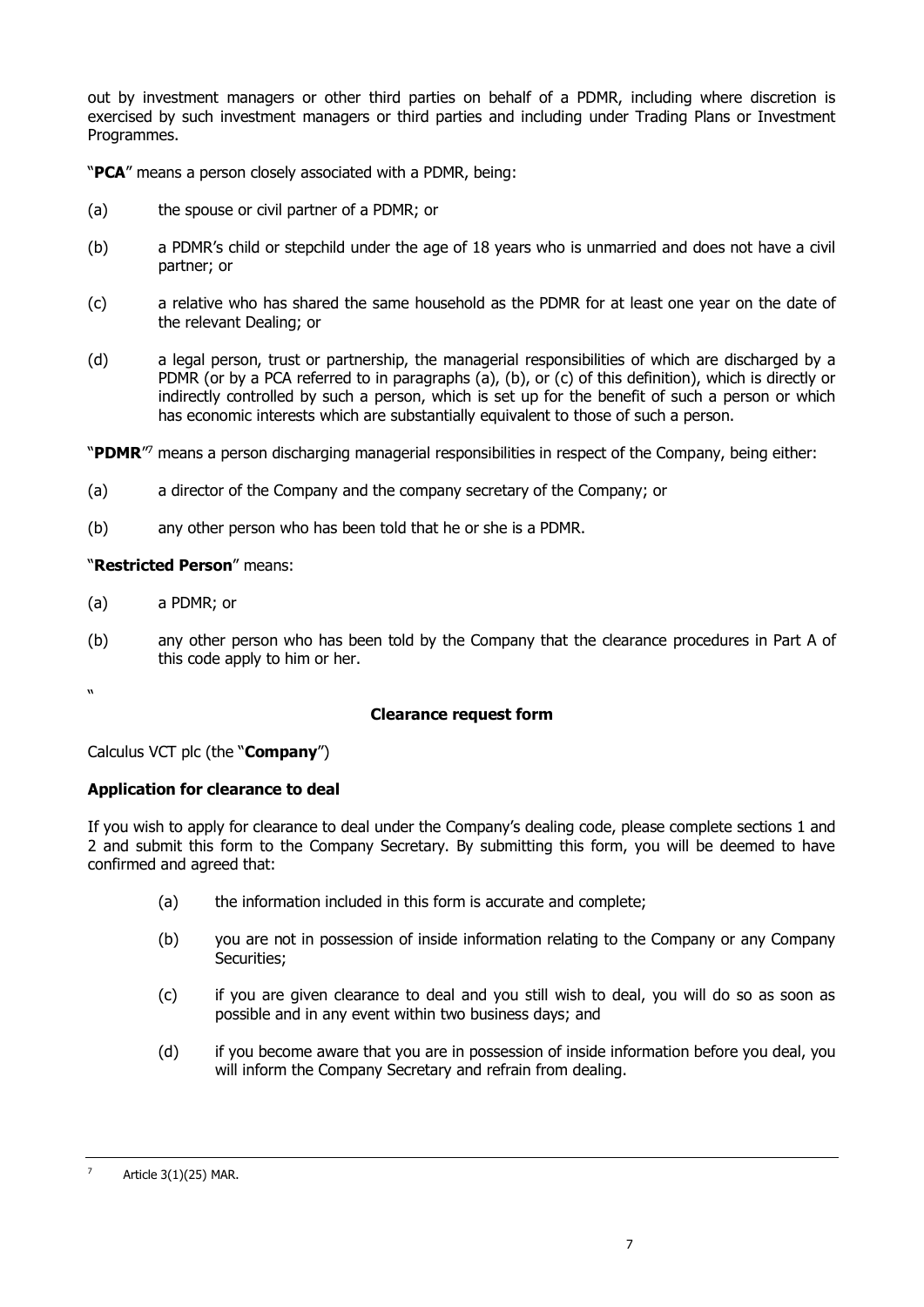| 1   | <b>Applicant</b>              |                                                                                                                                                                                                                                                     |  |  |  |
|-----|-------------------------------|-----------------------------------------------------------------------------------------------------------------------------------------------------------------------------------------------------------------------------------------------------|--|--|--|
| (a) | Name                          |                                                                                                                                                                                                                                                     |  |  |  |
| (b) | Contact details               | Please include email address and telephone number.]                                                                                                                                                                                                 |  |  |  |
| 2   | <b>Proposed dealing</b>       |                                                                                                                                                                                                                                                     |  |  |  |
| (a) | Description of the securities | [e.g. a share, a debt instrument, a derivative or a<br>financial instrument linked to a share or debt<br><i>instrument</i> .]                                                                                                                       |  |  |  |
| (b) | Number of securities          | [If actual number is not known, provide a maximum<br>amount (e.g. "up to 100 shares" or "up to £1,000 of<br>shares").]                                                                                                                              |  |  |  |
| (c) | Nature of the dealing         | [Description of the transaction type (e.g. acquisition;<br>dealing disposal; subscription; option exercise; settling<br>a contract for difference; entry into, or amendment or<br>cancellation of, an investment programme or trading<br>$plan$ ).] |  |  |  |
| (d) | Other details                 | [Please include all other relevant details which might<br>reasonably assist the person considering your<br>application for clearance (e.g. transfer will be for no<br>consideration).]                                                              |  |  |  |
|     |                               | [If you are applying for clearance to enter into, amend<br>or cancel an investment programme or trading plan,<br>please provide full details of the relevant programme or<br>plan or attach a copy of its terms.]                                   |  |  |  |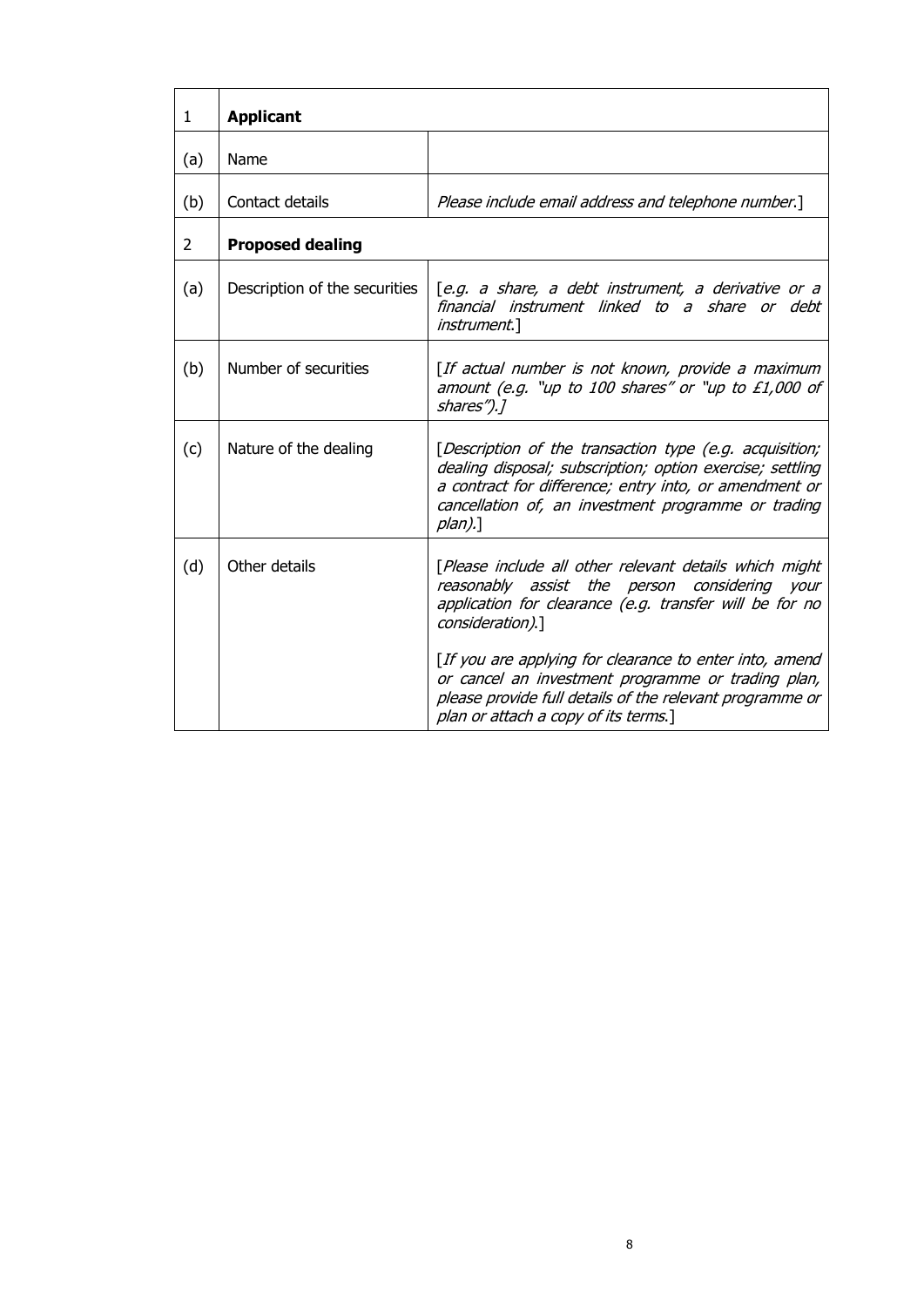# **Schedule 2**

## **Notification form**

<span id="page-9-0"></span>Calculus VCT plc (the "**Company**")

## **Transaction notification**

Please send your completed form to Lesley Watkins (lesley@calculuscapital.com) If you require any assistance in completing this form, please contact Lesley Watkins.

| $\mathbf{1}$   | Details of PDMR / person closely associated with them ("PCA")                                                                                                                                           |                                                                                                                                                                                                                                  |  |  |  |
|----------------|---------------------------------------------------------------------------------------------------------------------------------------------------------------------------------------------------------|----------------------------------------------------------------------------------------------------------------------------------------------------------------------------------------------------------------------------------|--|--|--|
| (a)            | Name                                                                                                                                                                                                    | [Include first name(s) and last name(s)]                                                                                                                                                                                         |  |  |  |
|                |                                                                                                                                                                                                         | [If the PCA is a legal person, state its full name<br>including legal form as provided for in the register<br>where it is incorporated, if applicable]                                                                           |  |  |  |
| (b)            | Position/status                                                                                                                                                                                         | [For PDMRs, state job title e.g. director}                                                                                                                                                                                       |  |  |  |
|                |                                                                                                                                                                                                         | [For PCAs, state that the notification concerns a PCA<br>and the name and position of the relevant PDMR]                                                                                                                         |  |  |  |
| (c)            | Initial<br>notification/amendment                                                                                                                                                                       | [Please indicate if this is an initial notification or an<br>amendment to a prior notification. If this is an<br>amendment, please explain the previous error which<br>this amendment has corrected                              |  |  |  |
| $\overline{2}$ | Details of the transaction(s): section to be repeated for (i) each type of<br>instrument; (ii) each type of transaction; (iii) each date; and (iv) each place<br>where transactions have been conducted |                                                                                                                                                                                                                                  |  |  |  |
| (a)            | Description of the financial<br>instrument                                                                                                                                                              | [State the nature of the instrument e.g. a share, a debt<br>instrument, a derivative or a financial instrument linked<br>to a share or debt instrument                                                                           |  |  |  |
| (b)            | Nature of the transaction                                                                                                                                                                               | [Description of the transaction type e.g. acquisition,<br>disposal, subscription, contract for difference, etc.]                                                                                                                 |  |  |  |
|                |                                                                                                                                                                                                         | [Please indicate whether the transaction is linked to the<br>exercise of a share option programme]                                                                                                                               |  |  |  |
|                |                                                                                                                                                                                                         | [If the transaction was conducted pursuant to an<br>investment programme or a trading plan, please<br>indicate that fact and provide the date on which the<br>relevant investment programme or trading plan was<br>entered into] |  |  |  |